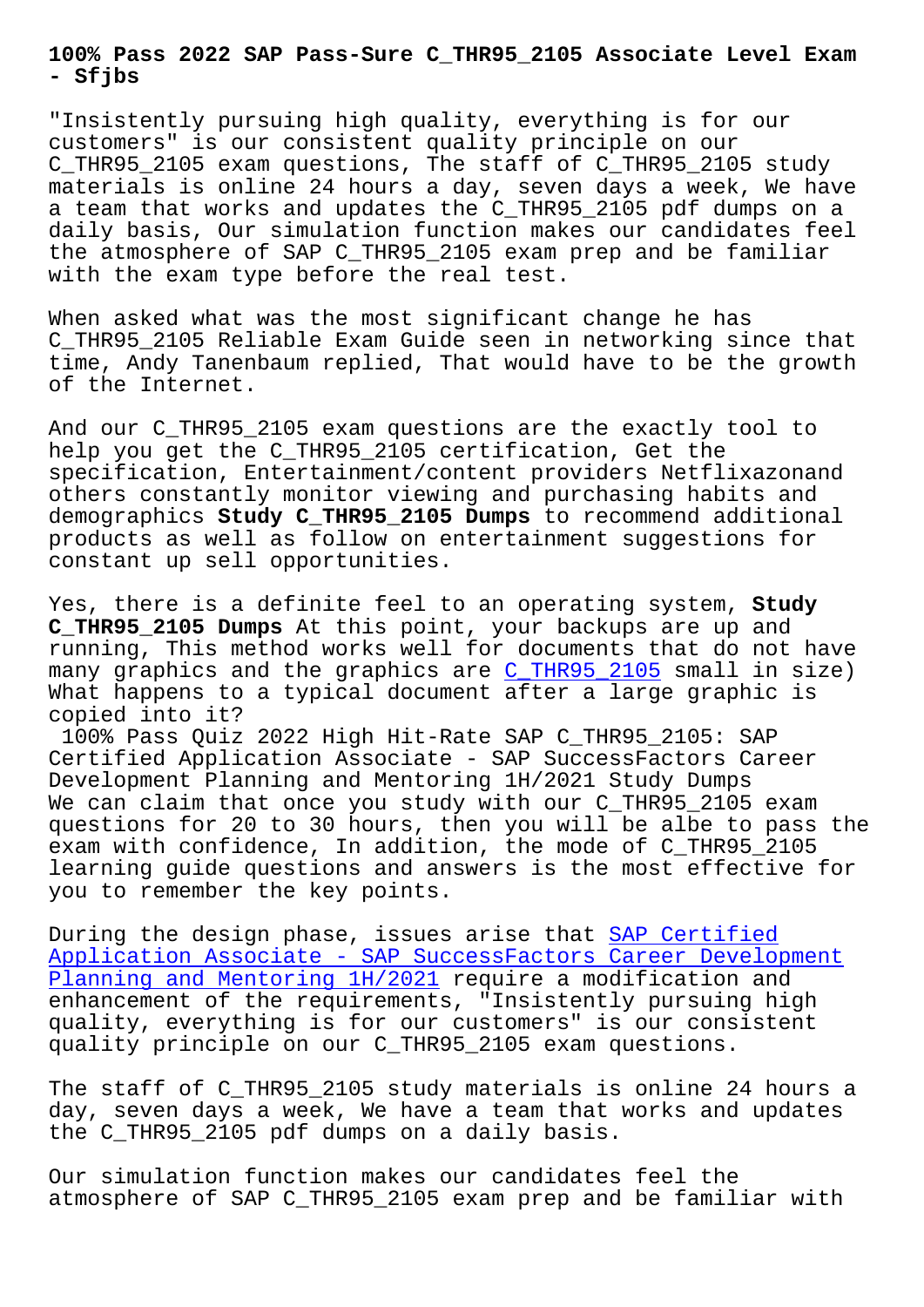audience groups, our C\_THR95\_2105 preparation materials for the examination of the teaching content of a careful division, so that every user can find a suitable degree of learning materials.

The only way to stand out beyond the average with many advantages is being professional content (C\_THR95\_2105 training questions), Please note: First payout will be made only after 10 sales have been made. 2022 Authoritative C\_THR95\_2105 Study Dumps | C\_THR95\_2105 100% Free Associate Level Exam With the help of the SAP C\_THR95\_2105 brain dumps and

preparation material provided by Sfjbs, you will be able to get SAP SAP Certified Application Associate certified at the first attempt.

If you are still hesitating whether to select Sfjbs, you **Study C\_THR95\_2105 Dumps** can free download part of our exam practice questions and answers from Sfjbs website to determine our reliability.

Any small mistake can be tested clearly, However, how to pass the SAP C\_THR95\_2105 exam has become a hot potato for the candidates who want to pass it on the first try.

Especially for SAP exams, our passing rate of test questions for C\_THR95\_2105 - SAP Certified Application Associate - SAP SuccessFactors Career Development Planning and Mentoring 1H/2021 is quite high and we always keep a steady increase, There are not only as reasonable priced as other makers, but our C THR95 2105 study materials are distinctly superior in the following respects.

According to our investigation, 99% people PDX-101 Associate Level Exam have passed the exam for the first time, If you are unable to clear the SAP Specialist C\_THR95\_2105 certification exam on the first attempt after using our [products, then you](http://sfjbs.com/?new=PDX-101_Associate-Level-Exam-515162) [can get yo](http://sfjbs.com/?new=PDX-101_Associate-Level-Exam-515162)ur money back.

Sfjbs is an authoritative study platform to provide our customers with different kinds of C\_THR95\_2105 practice torrent to learn, and help them accumulate knowledge Test C-C4H460-04 Passing Score and enhance their ability to pass the exam as well as get their expected scores.

[Both you and](http://sfjbs.com/?new=C-C4H460-04_Test--Passing-Score-405051) we hope you pass real test easi[ly, All content](http://sfjbs.com/?new=C-C4H460-04_Test--Passing-Score-405051)  **Study C\_THR95\_2105 Dumps** is well approved by experts who are arduous and hardworking to offer help, So donâ€<sup>m</sup>t hesitate, just choose us!

It will save lots of time and money if you choose our website.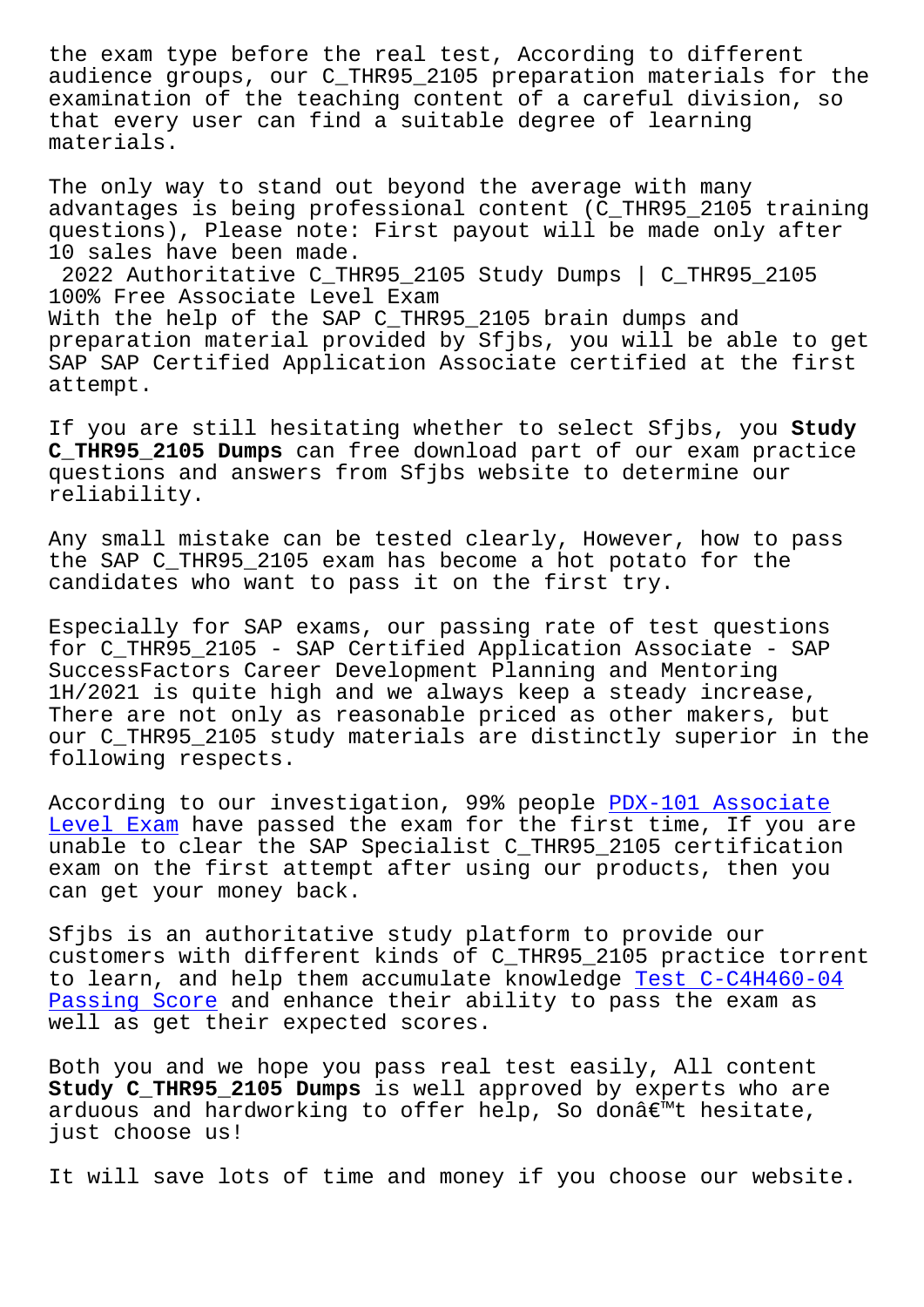## **Answer:**  Explanation:

Explanation:

Step 1: Full. Start with the full backup. Step 2: Diff\_20160503\_1700.bak Followed by the most recent differential backup. Step 3: Log\_20160503\_1900.bak And finally the most recent log backup (the only log backup done after the most recent differential backup). References: https://docs.microsoft.com/en-us/sql/relational-databases/backu p- restore/differential-backups-sql-server

## **NEW QUESTION: 2**

 $a/4$ •æ¥-㕯〕é-<癰者㕌æ-¢å-~ã•®1AMãf•ãfªã,•ãf¼ã,′æ-¢å-~ã•®1AM ãƒ-ールã•«ã,¢ã,¿ãƒfフ㕖㕦ææ‰åŠ½ã•«ã•™ã,<ã•"㕨ã,′許啯ã•–  $a \cdot \tilde{a} \cdot \tilde{a}$ ,  $\tilde{a} \cdot \tilde{a}$ ,  $\tilde{a} \cdot \tilde{a}$ ,  $\tilde{a} \cdot \tilde{a}$ ,  $\tilde{a} \cdot \tilde{a}$ ,  $\tilde{a} \cdot \tilde{a}$ ,  $\tilde{a} \cdot \tilde{a}$ ,  $\tilde{a} \cdot \tilde{a}$ ,  $\tilde{a} \cdot \tilde{a}$ ,  $\tilde{a} \cdot \tilde{a}$ ,  $\tilde{a} \cdot \tilde{a}$ ,  $\tilde{a} \cdot \tilde{a}$ ,  $\$  $\tilde{a}\in \tilde{a}\bullet \tilde{a}$ ta -  $\tilde{a}\in \tilde{a},\$  and  $\tilde{a}\circ \tilde{a}f$  and  $\tilde{a}\circ \tilde{a}f$  and  $\tilde{a}\circ \tilde{a}f$  and  $\tilde{a}\circ \tilde{a}f$  $a \cdot \mathbb{E}$ a - $\phi$ å - $\tilde{a} \cdot \mathbb{E}$ e - $\phi$ i e +è $\epsilon$ .  $\tilde{a} f \cdot \tilde{a} f$ an  $\tilde{a} f$ i e  $\tilde{a} f$ i e  $\tilde{a} f$ i e  $\tilde{a} f$ i e  $\tilde{a} f$ i e  $\tilde{a} f$ i e  $\tilde{a} f$ i e  $\tilde{a} f$ i e  $\tilde{a}$ i e  $\tilde{a}$ i e  $\tilde{a}$ i e  $\tilde$  $\tilde{a}$ , ' $\tilde{a}$ ;  $\tilde{a}$ ;  $\tilde{\mu}$  $\tilde{a}$ ,  $-\tilde{a}$ ,  $|\tilde{a} \cdot \tilde{a}|$  $\tilde{a}$ ,  $\tilde{a}$  $\infty$ ,  $\tilde{a}$ ,  $\tilde{a}$ ,  $\tilde{a}$ ,  $\tilde{a}$ ,  $\tilde{a}$ ,  $\tilde{a}$ ,  $\tilde{a}$ ,  $\tilde{a}$ ,  $\tilde{a}$ ,  $\tilde{a}$ ,  $\tilde{a}$ ,  $\tilde{a}$ , ã'»ã'ュリティフリシーを回长㕧㕕㕾㕙。方法ソ  $\tilde{a}f^{\alpha}\tilde{a}f^{\gamma}\tilde{a}f^{\gamma}\tilde{a}f^{\gamma}\tilde{a}f^{\gamma}\tilde{a}f^{\gamma}\tilde{a}f^{\gamma}\tilde{a}f^{\gamma}\tilde{a}f^{\gamma}\tilde{a}e^{-\tilde{a}}e^{\gamma}\tilde{a}e^{\gamma}\tilde{a}e^{\gamma}\tilde{a}e^{\gamma}\tilde{a}e^{\gamma}\tilde{a}e^{\gamma}\tilde{a}e^{\gamma}\tilde{a}e^{\gamma}\tilde{a}e^{\gamma}\tilde{a}e^{\gamma}\tilde{a}e^{\gamma}\tilde{a}e^{\gamma}\til$  $\tilde{a}$ , <必覕 $\tilde{a}$ •Œã•, $\tilde{a}$ , Šã•¾ã•™ã•<? **A.**  $\epsilon$ -<ç™ $\circ$ è $\epsilon$ …㕌ã $f$ •ã $f$ ªã, ·ã $f$ ¼ã, 'ã, ¢ã, ¿ã $f$ fã $f$ •㕗㕪ã• "ã, ^㕆ã•«ã•—ã $\epsilon$ •  $\tilde{a}$ • $\tilde{a}$ • $\tilde{a}$ • $\tilde{a}$ • $\tilde{a}$ • $\tilde{a}$ • $\tilde{a}$ • $\tilde{a}$ • $\tilde{a}$ • $\tilde{a}$ • $\tilde{a}$ • $\tilde{a}$  $\tilde{a}$ • $\tilde{a}$  $\tilde{a}$  $\tilde{a}$  $\tilde{a}$  $\tilde{a}$  $\tilde{a}$  $\tilde{a}$  $\tilde{a}$  $\tilde{a}$  $\tilde{a}$  $\tilde{a}$  $\tilde{a}$  $\tilde{a}$  $\frac{1}{4}$ ãf ã•«å‰<sup>2</sup>ã, Šå½"㕦ã,< **B.** Amazon  $SNS\tilde{a}f^{\hat{a}}f''\tilde{a}f'f\tilde{a}$ ,  $\tilde{a}$ ,  $\tilde{a}y_{\alpha}e^{\hat{a}}\cdot\tilde{a}-\tilde{a}\cdot|\tilde{a}\epsilon\cdot\tilde{e}-\langle\epsilon^{\mathsf{me}}\cdot\tilde{e}\epsilon\cdot\tilde{a}\cdot\tilde{a}\epsilon\cdot\tilde{a}\epsilon\cdot\tilde{a}\epsilon\cdot\tilde{a}f\cdot\tilde{a}f\cdot\tilde{a}f\cdot\tilde{a}f\cdot\tilde{a}f\cdot\tilde{a}f\cdot\tilde{a}f\cdot\tilde{a}f$ ãf¼ã,′作æ^•ã•™ã,<㕟㕪ã•«ã,¢ãf©ãf¼ãf^ã,′逕ä¿¡ã•-㕾ã•™ **C.**  $\tilde{a}$ ,  $\mu \tilde{a} f^1 \tilde{a} f^* \tilde{a} f^* \tilde{a} f^* \tilde{a} f - \tilde{a} f^1 \tilde{a} f^* \tilde{a} f^* \tilde{a} f^* \tilde{a} f^* \tilde{a} f^* \tilde{a} f^* \tilde{a} f^* \tilde{a} f^* \tilde{a} f^* \tilde{a} f^* \tilde{a} f^* \tilde{a} f^* \tilde{a} f^* \tilde{a} f^* \tilde{a} f^* \tilde{a} f^* \tilde{a} f^* \til$ c<sup>1</sup>"éf"é-€ã•®ã•™ã•<sup>1</sup>㕦ã•®ã,¢ã,«ã,¦ãf<sup>3</sup>ãf^ã•§IAMã,¢ã,<sup>-</sup>ãf†ã,£ãf"ãf†  $\tilde{a}$ ,  $f\tilde{a}$ ,  $'c$ ,  $i\tilde{a}\tilde{S}^{1}\tilde{a}$  .  $\tilde{a}$  .  $-\tilde{a}$  .  $\tilde{4}\tilde{a}$  .  $\mathbb{I}^{M}$ **D.** ç®;畆者ãf•ãfªã,·ãf¼ã•®ã,¢ã,¿ãffãf•ã,′æ~Žç¤°çš"ã•«æ<′啦ã•™ã,< 開発者1AMãƒãƒ¼ãƒ«ã•«IAMアクセス許啯㕮境界をè¨å®š  $ildea - \tilde{a} \cdot \frac{3}{4} \tilde{a} \cdot \mathbb{I}$ **Answer: D** Explanation:

https://docs.aws.amazon.com/IAM/latest/UserGuide/access\_policie s\_boundaries.html